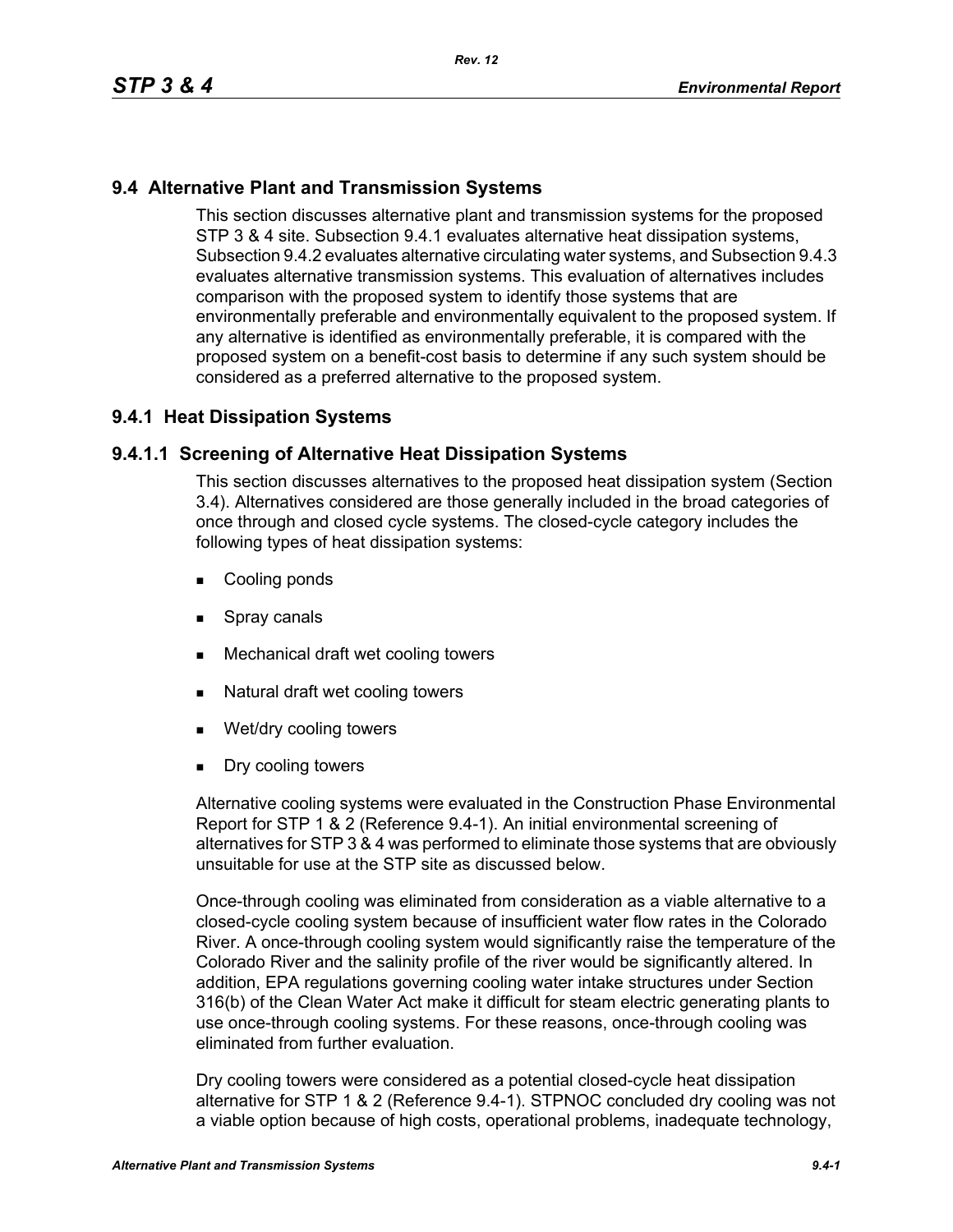and a lack of sufficient operating experience with large nuclear generating units. In its preamble to the final rule addressing cooling water intake structures for new facilities (66 FR 65256; December 18, 2001), EPA rejected dry cooling as the best available technology for a national standard for similar reasons. Dry cooling carries high capital and operating and maintenance costs. Manufacturers of large steam turbines have not yet developed turbine designs for reliable and efficient operation over the wide range of backpressures required for dry cooling towers. Dry cooling has a detrimental effect on electricity production by reducing the efficiency of steam turbines. Dry cooling requires the facility to use more energy than would be required with wet cooling towers to produce the same amount of electricity. This energy penalty is most significant in the warmer southern regions during summer months (periods of maximum dry-bulb temperature) when the demand for electricity is at its peak, such as the location of the STP facility. The energy penalty would result in an increase in environmental impacts as replacement generating capacity would be needed to offset the loss in efficiency from dry cooling. EPA concluded that dry cooling is appropriate in areas with limited water available for cooling or where the source of cooling water is associated with extremely sensitive biological resources (e.g., endangered species, specially protected areas). The site-specific conditions do not warrant further consideration of dry cooling for STP 3 & 4.

Four closed-cycle evaporative cooling tower systems, a closed-cycle spray canal, and a closed-cycle cooling reservoir were evaluated in detail for STP 1 & 2, including their economic costs and environmental impacts. These same alternatives are considered for STP 3 & 4. A screening comparison of the alternatives is provided in Table s 9.4-1 and 9.4-2. The analysis presented in the Construction Phase Environmental Report for STP 1 & 2 considered alternative systems for two net 1250 MWe nuclear generating units. The relative impacts of the heat dissipation system alternatives would be similar for the ABWR units (net 1300 MWe each) proposed as STP 3 & 4. Consequently, the evaluation presented in the Construction Phase Environmental Report for STP 1 & 2 (Reference 9.4-1) serves as the basis for the comparison of heat dissipation alternatives for STP 3 & 4.

# **9.4.1.1.1 Cooling Pond**

This section describes and evaluates the feasible alternative heat dissipation systems that use a closed-cycle cooling reservoir. As described in Section 3.4, a closed-cycle cooling system using the existing Main Cooling Reservoir (MCR), supplemented by mechanical draft cooling towers, is the preferred alternative for STP 3 & 4. Because of the intermittent nature of makeup water pumping operations (see Section 3.4), storage capacity is required to account for losses that occur during periods when no makeup water is available to offset them. In a simulated operation of the MCR over the projected 40-year operating life of STP 1 & 2 (Reference 9.4-1), STPNOC determined that a maximum storage volume of 162,400 acre-feet was required. An additional 24,600 acre-feet are required to provide sufficient cooling surface area to maintain reasonable plant efficiency for STP 1 & 2 following the worst drought period on record.

As an alternative to the 7000-acre surface area selected for the MCR, a reduced MCR area of 3500 acres was previously considered as part of the initial STP 1 & 2 site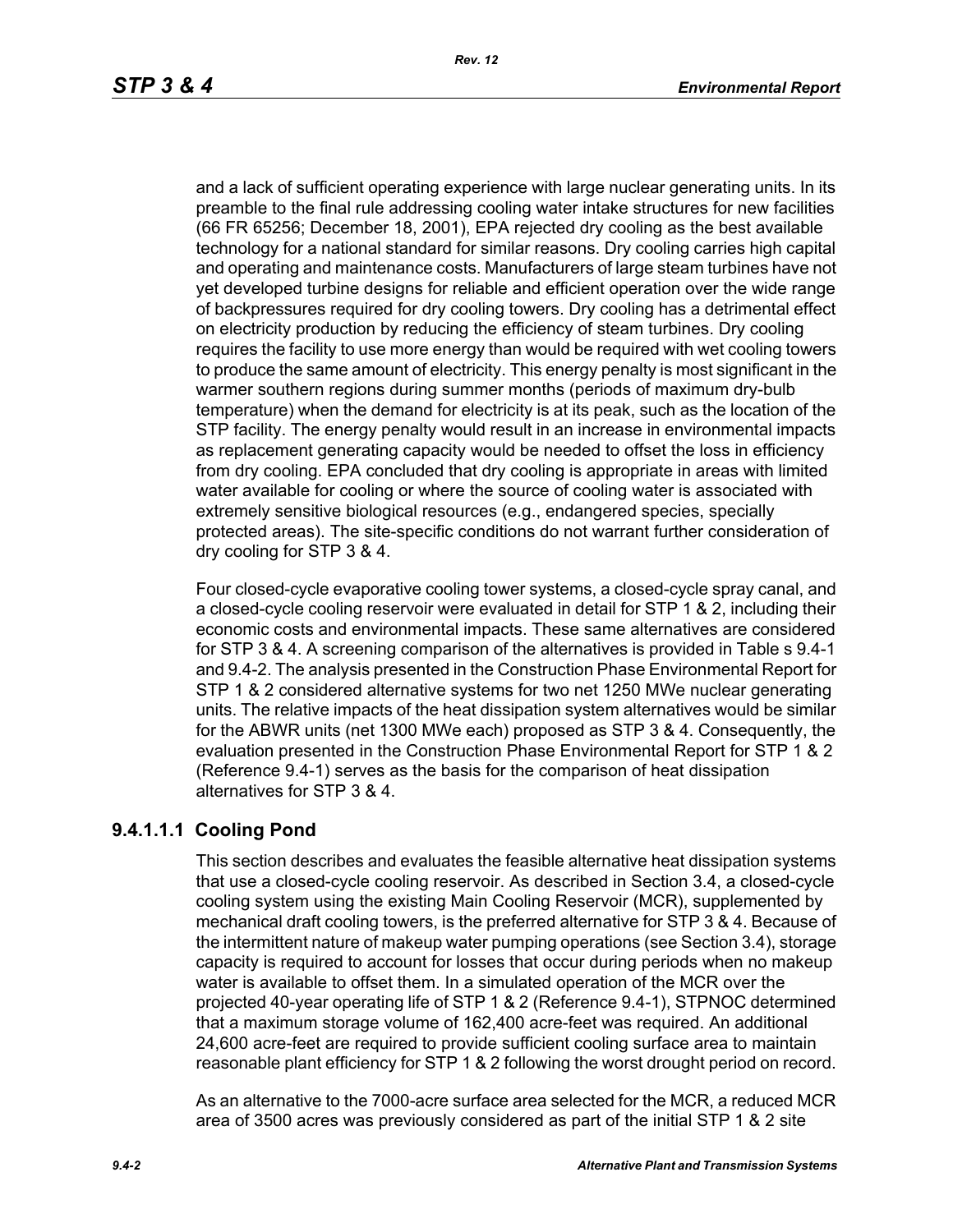evaluation. The reduction in MCR surface area reduced the net natural evaporative losses; however, the remaining losses still resulted in an estimated total storage requirement of 126,000 acre-feet. This storage volume would require a normal operating elevation for the reduced area MCR of 58.3 ft mean sea level (MSL). STPNOC considered a normal maximum operating level higher than approximately 49 feet MSL to be impracticable given the limitations on plant layout and design. The potential effects resulting from a breach of the MCR embankment and the subsequent rush of water into the plant and the economics of the embankment construction make the higher operating level impractical. Consequently a 7000-acre reservoir was selected as the design basis for the STP site.

STPNOC concluded in the STP 1 & 2 construction phase ER that the 7000-acre MCR would provide adequate cooling capacity for a design thermal load of approximately 5000 MWe. This is roughly the combined load of STP 1 & 2 (two 1250 MWe units) and 3 & 4 (two 1300 MWe units). STPNOC recently reevaluated the thermal performance of the MCR and concluded the cooling capacity was adequate to support the heat load of STP 1 & 2 and STP 3 & 4.

Makeup water would be pumped to the MCR on an intermittent basis from the estuarine portion of the Colorado River. If necessary, blowdown from the MCR would be discharged to the river. The makeup and blowdown requirements for the MCR are described in Section 3.4.

For the spray canal and cooling tower alternatives in the STP 1 & 2 construction phase ER, STPNOC evaluated the withdrawal of makeup water from the freshwater portion of the Colorado River upstream of the Fabridam near Bay City, and transport of this water supply to the STP site via canal. Because of water availability considerations and thermal regulations for the Colorado River, STPNOC had estimated an 1800-acre storage reservoir for makeup water and a 325-acre holding reservoir for blowdown would be required to operate the spray canal and cooling tower alternative systems for STP 1 & 2 (Reference 9.4-1). For the application of these alternative heat dissipation systems to STP 3 & 4, STPNOC assumed the MCR could perform the functions of the additional reservoirs and the only land requirements would be those associated with the cooling system components (e.g., spray canal or cooling towers, piping, intake and return structures). Other attributes of these heat dissipation alternatives are described in the following sections.

# **9.4.1.1.2 Spray Canal**

This alternative would add a new canal equipped with an array of spray modules to promote evaporative cooling. The spray canal evaluated for STP 1 & 2 had an effective length of 20,250 feet and a width of 200 feet. The power spray modules would be placed in rows of four across the canal and spaced approximately 180 feet apart in the direction of flow in the canal. Each spray module would contain a single nozzle powered by a 75-horsepower motor. Each pass would consist of a row of four spray nozzles across the canal. The canal would contain 448 power spray module units and 112 passes with each module floating on the surface of the water.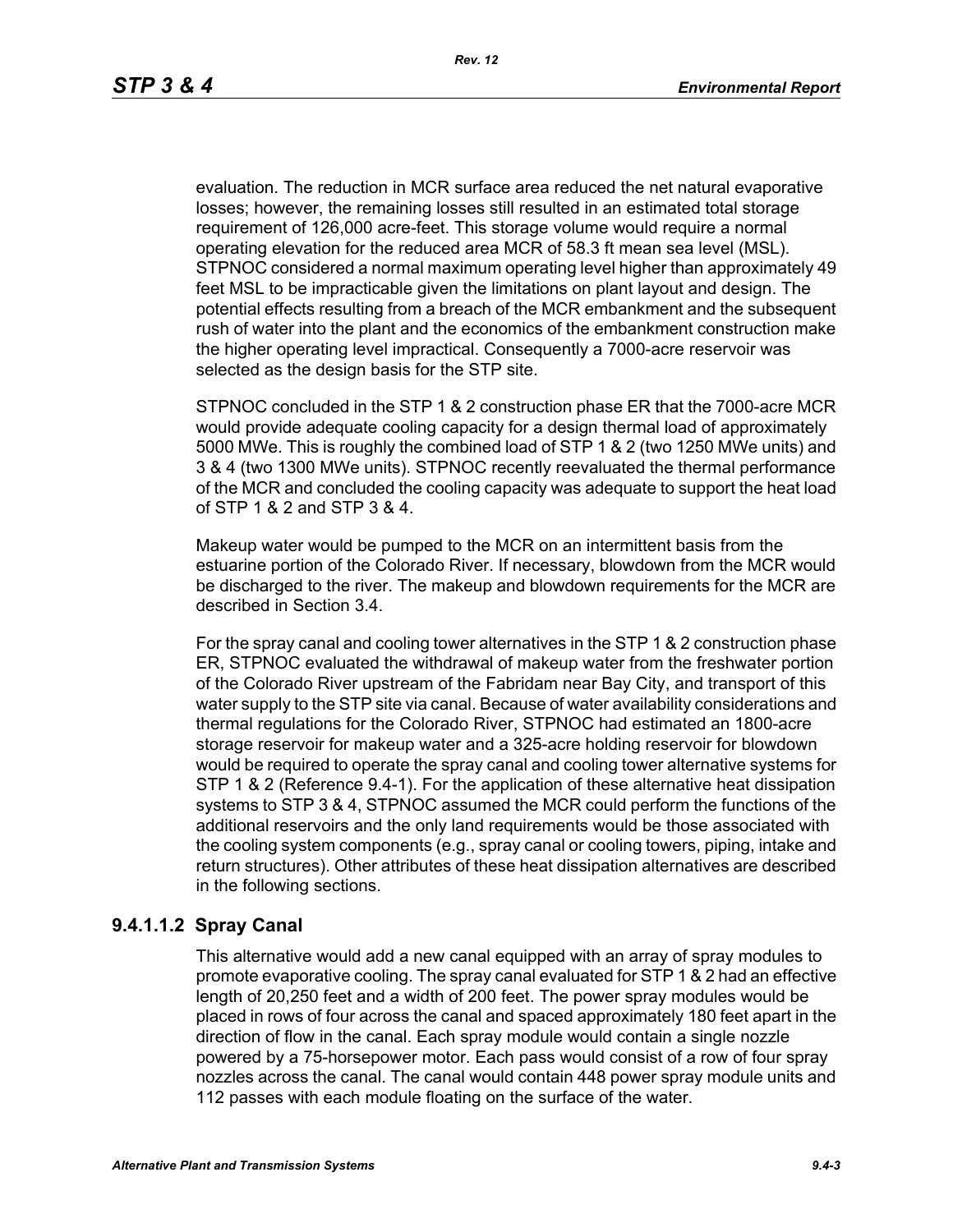Condenser water would be cooled by pumping the water in the canal through the spray nozzles, thereby breaking the water into small droplets. The spray from each nozzle would rise to a height of approximately 16 feet and fall in a circular pattern with a diameter of approximately 50 feet at the surface of the canal. Since the water droplets are cooled by evaporation and by sensible heat transfer, due to increased surface area of the water droplets, the water temperature falling back into the canal is reduced. Circulation of the cooling air would be provided by the prevailing wind at the ambient temperature and by the vertical velocity resulting from the increased buoyancy of the warm, moist air.

# **9.4.1.1.3 Mechanical Draft Wet Cooling Towers**

This alternative consists of three towers, each containing 12 cells, for each nuclear generating unit. The towers would be located with their longitudinal axes parallel to the direction of prevailing wind to minimize aerodynamic downwash of the exhaust plumes to ground level and to enhance the merging of the exhaust plumes from adjacent cells, increasing the plume rise. Ground-level fogging and icing would be minimized as would the channeling of moist air from the exhaust of one tower to the intake of another. A fan would be located near the top of each cell, to draw ambient air into and through the cell. The warmed water from the condenser would be cooled by evaporative and sensible heat transfer by contact with the ambient air in the fill (packing) section of each cell.

### **9.4.1.1.4 Natural Draft Wet Cooling Towers**

This alternative consists of a single hyperbolic tower, 500 feet high, for each nuclear generating unit. The density difference between the ambient air outside the tower and the warm moist air inside would provide the driving force for the air circulation through the tower. The natural draft tower must be relatively tall to achieve adequate air flow rates through the tower. Circulating water leaving the condenser is sprayed by nozzles into the fill section of the tower, where the droplets are brought in contact with the circulating air. The water is cooled through evaporative and sensible heat transfer. Because of the relatively high release points and the buoyancy of the plumes from natural draft towers, recirculation of the exhaust between towers is generally not encountered. The positioning of natural draft towers within the STP site boundaries is less critical than for other evaporative heat dissipation alternatives.

### **9.4.1.1.5 Mechanical Draft Wet/Dry Cooling Towers**

This alternative consists of four towers, each containing 12 cells, for each nuclear generating unit. Similar to the mechanical draft towers discussed previously, these towers would be located with their longitudinal axes parallel to the direction of prevailing wind to minimize recirculation of the exhaust plume. STPNOC evaluated a parallel path variety of wet/dry cooling towers in which the air-cooled heat exchanger is located above an evaporative wet section. The wet section of the tower would be similar to that of the mechanical draft wet tower described above. Warmed water from the condenser first passes through the tube side of the air-cooled heat exchanger, where it is cooled by a stream of ambient air. A fan located above the dry section draws the ambient air through the tower. The partially cooled water then passes through the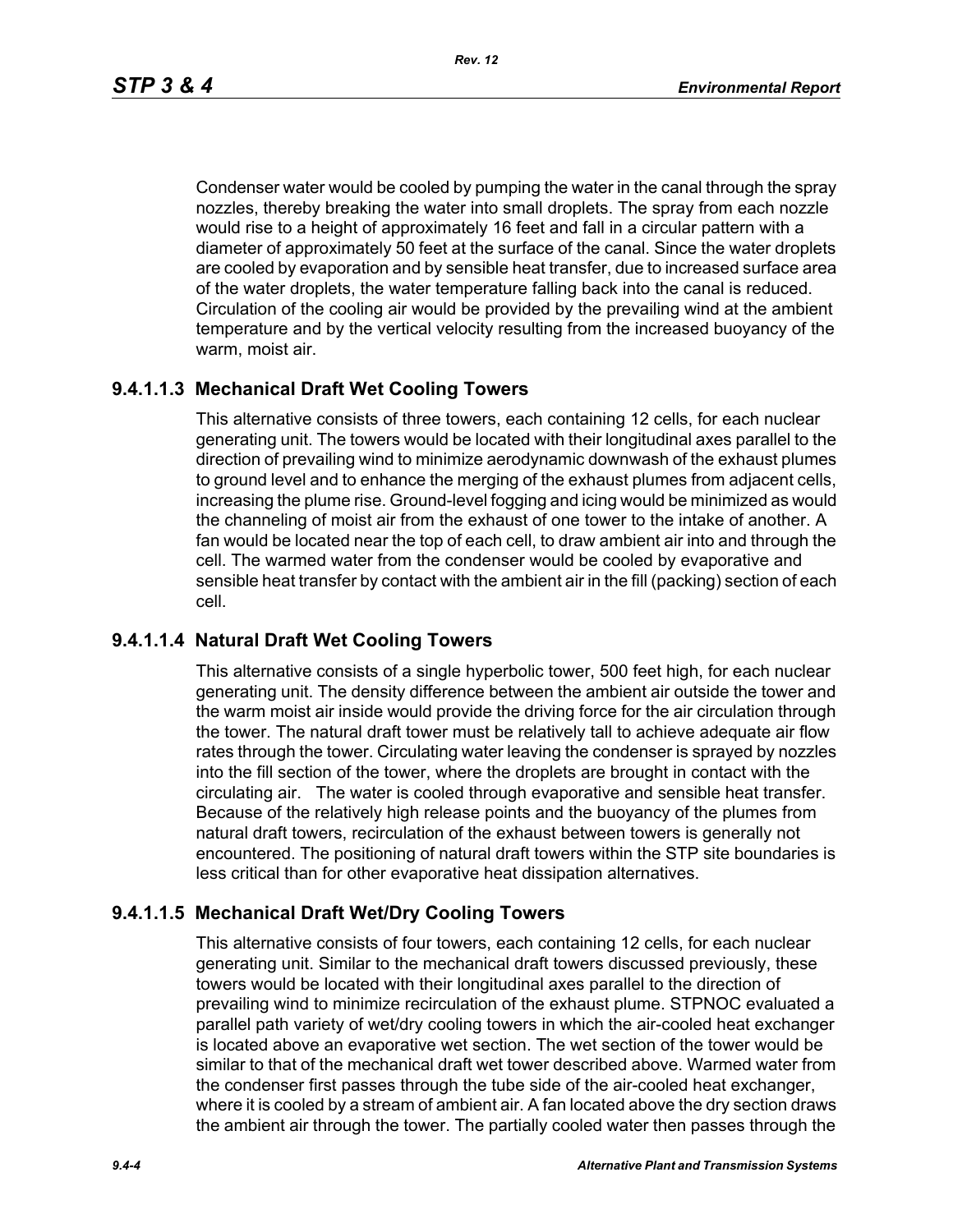wet section of the tower, where it is further cooled by evaporative and sensible heat transfer. The air streams from both the wet and dry sections of the tower are thoroughly mixed before being exhausted to the atmosphere. The mixed exhaust stream is in an unsaturated condition which reduces the potential for fogging. For the type of wet/dry towers under consideration, the relative humidity of the exhaust air would be approximately 70% over the entire range of operating conditions.

This type of cooling tower is used primarily in areas where plume abatement is necessary for aesthetic reasons or to minimize fogging and icing produced by the tower plume. Wet/dry cooling towers use approximately two-thirds to one-half less water than wet cooling towers (Reference 9.4-2). Neither of these advantages is significant for the STP site. Additionally, somewhat more land is required for the wet/dry cooling tower because of the additional equipment (fans and cooling coils) required in the tower assembly. The same disadvantages described above for dry cooling towers would also apply to the dry cooling portion of the wet/dry cooling tower. The dry cooling process is not as efficient as the wet cooling process because it requires the movement of a large amount of air through the heat exchanger to achieve the necessary cooling. This movement is accomplished by fans. This results in less net electrical power for distribution. Consequently, there would be an increase in environmental impacts because a replacement generating capacity would be needed to offset the loss in efficiency from dry cooling.

# **9.4.1.1.6 Fan-Assisted Natural Draft Cooling Towers**

Fan-assisted natural draft towers combine some of the characteristics of mechanical and natural draft towers. This alternative consists of three cooling towers for each nuclear generating unit. For STP 1 & 2, STPNOC had evaluated a tower height of 176.5 feet and base diameter of 206 feet. Each tower is equipped with a single fan near the exit of the tower. Air circulation is achieved by both the forced draft produced by the fan and the natural draft resulting from the difference in density between air inside and outside of the tower. Recirculation of warm moist air between towers would occur infrequently given the discharge height of the tower.

### **9.4.1.2 Analysis of Alternative Heat Dissipation Systems**

Six closed-cycle cooling systems are considered suitable heat dissipation systems for the STP site and are evaluated in detail. A cooling pond (the MCR) was selected as the preferred alternative and evaluated in Chapters 4 and 5 of the ER. In accordance with NUREG-1555, the five alternative heat dissipation systems were evaluated for land use, water use, and other environmental requirements. The screening comparison of these alternatives is presented in Tables 9.4-1 and 9.4-2. None of the alternative systems is considered environmentally preferable to the MCR, which is the proposed heat dissipation system for STP 3 & 4.

### **9.4.2 Circulating Water Systems**

In accordance with NUREG-1555, this section considers alternatives to the following components of the plant circulating water system:

**n** intake systems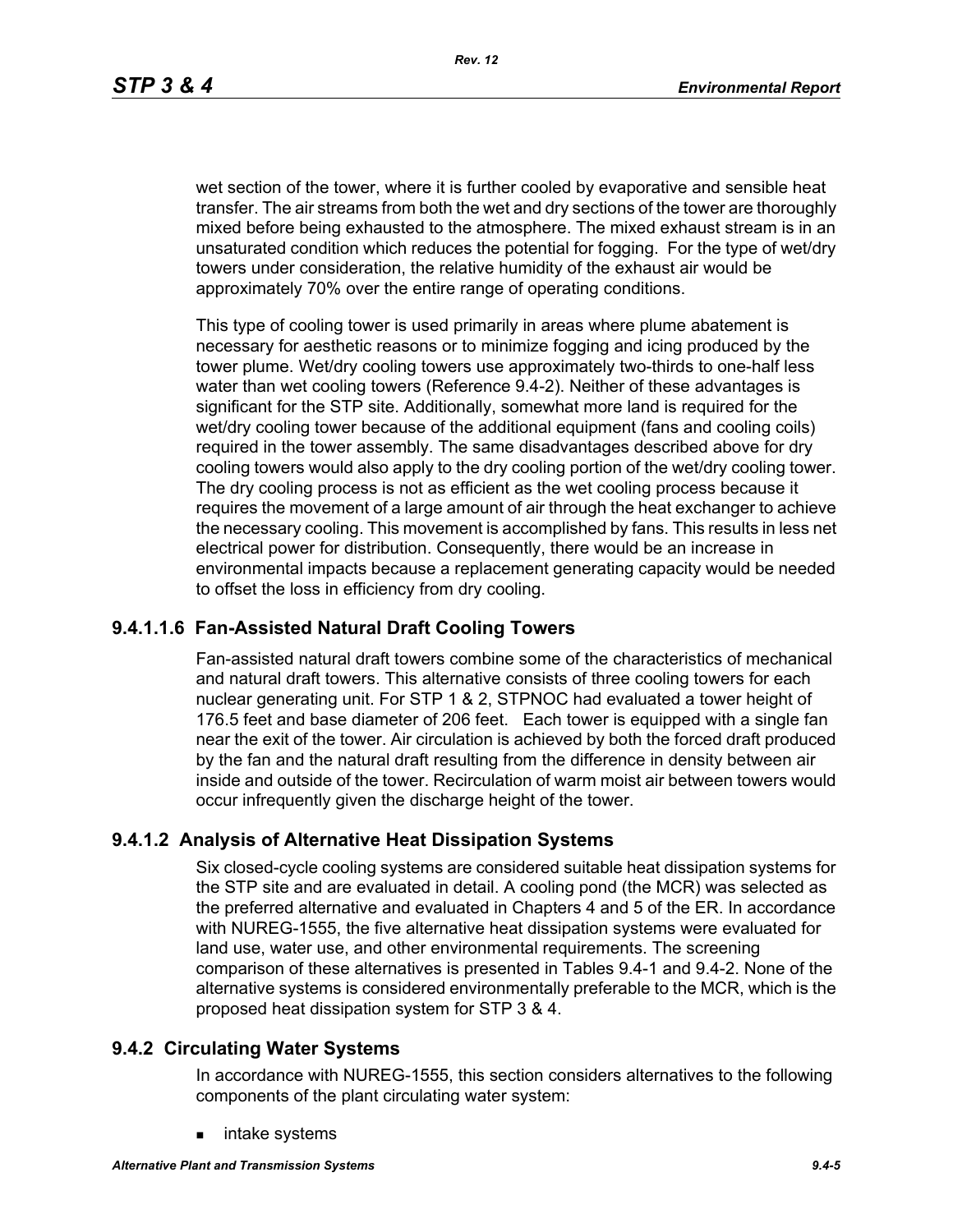- discharge systems
- water supply
- water treatment

NUREG-1555 indicates that the applicant should consider only those alternatives that are applicable at the proposed site and are compatible with the proposed heat dissipation system. As discussed in Section 9.4.1, six closed-cycle cooling systems are considered viable heat dissipation systems for the STP site.

Heat dissipation with each of the alternative systems relies on evaporation for heat transfer. The water from the cooling system lost to the atmosphere through evaporation must be replaced. In addition, this evaporation would result in an increase in the concentration of solids in the circulating water. To control solids, a portion of the recirculated water must be removed, or blown down, and replaced with fresh water. In addition to the blowdown and evaporative losses, a small percentage of water in the form of droplets (drift) would be lost from the cooling tower systems. Makeup water pumped from the Colorado River intake structure (Subsection 9.4.2.1) would be used to replace water lost by evaporation, blowdown, and drift from the cooling systems. Blowdown water would be returned to the river via a discharge structure at the shoreline (Subsection 9.4.2.2).

### **9.4.2.1 Intake Systems**

Standard technical practice was followed in siting and designing the makeup water intake structure at the Colorado River for the original plant. The intake structure was designed originally to serve four units, so no additional design modifications are required for this project. The intake bays, fish screens, trash racks, and bypass system are already operational for STP 1 & 2. The refurbishment of the intake structure to accommodate STP 3 & 4 will consist of installing new pumps and traveling screens in existing housings.

As described in Subsection 5.3.1.2, when required, water will be pumped from the Colorado River through a shoreline intake system at 0.5 feet per second, and passed through trash racks and through traveling screens with a 3/8-inch (9.5 millimeters) mesh. The traveling screens will operate intermittently to coincide with the intermittent withdrawal of river water. Fish collected on the screens can be returned to the river by being washed off and sluiced through a fish bypass pipe. The point of return is at the downstream end of the intake structure, approximately 0.6 meters (2 feet) below normal water elevation.

Approach and through-screen velocities are regulated by EPA and the states and subject to review under best management practices (40 CFR 401.14). The approach velocity for STP 1 & 2 was designed to be 0.5 feet per second (Subsection 5.3.1.2). The approach velocity of 0.5 feet per second is not expected to change when STP 3 & 4 become operational (Subsection 5.3.1.2). Alternate locations for the STP 3 & 4 water intake would increase the amount of land impacted by construction. In addition, pumping costs could increase because of a longer distance from the makeup water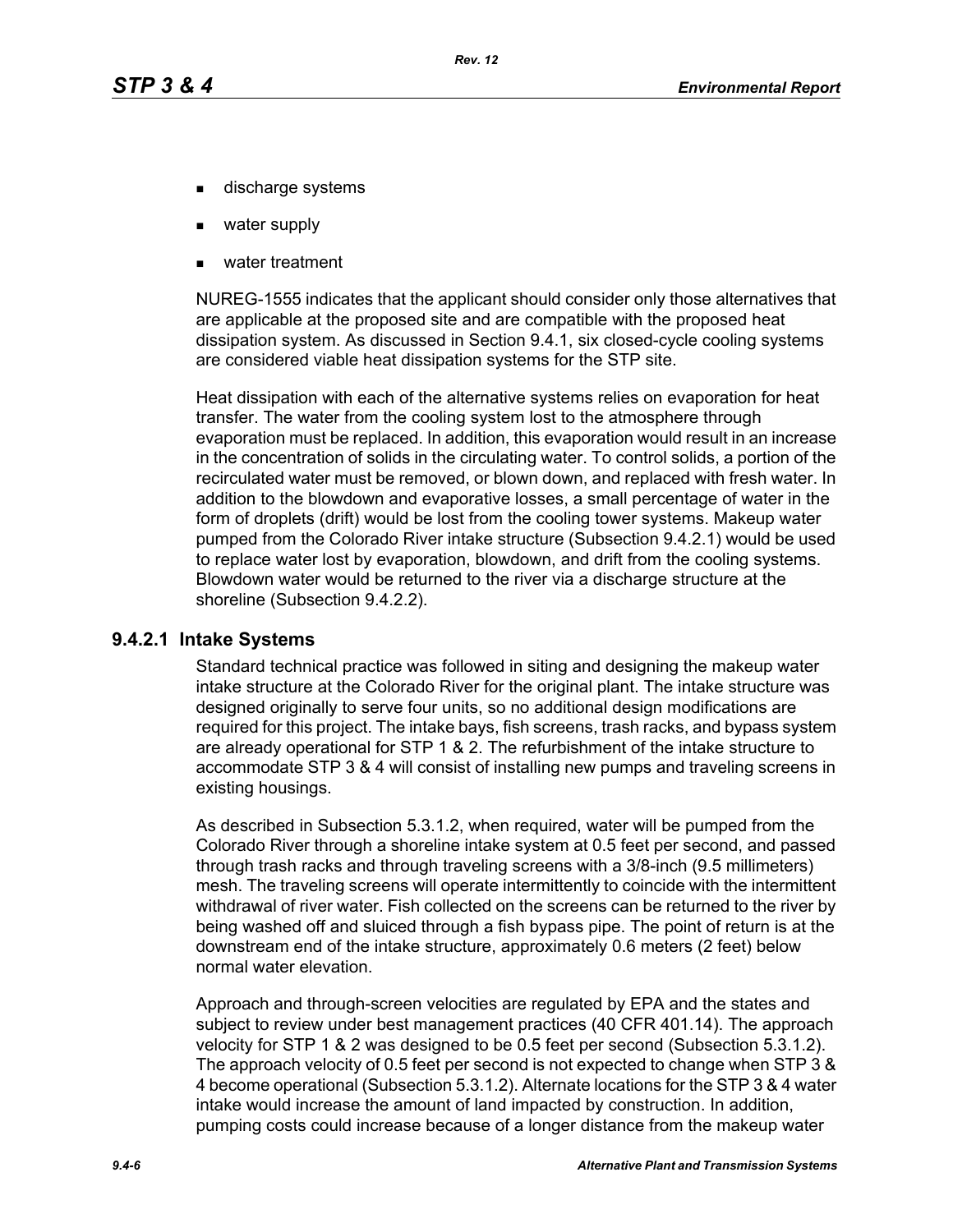intake to the MCR. No environmentally preferable alternatives to the use of the existing makeup water intake structure or alternative locations for a makeup water intake structure were identified.

As part of the proposed heat dissipation system, STPNOC considered four potential designs/locations for the STP 3 & 4 circulating water intake structure at the MCR.

- **D** Option 1 Intake structure located along the dike separating the STP 1 & 2 circulating water intake structure and return.
- $\Box$  Option 2 Intake structure located to the west of the combined STP 1 & 2 and STP 3 & 4 circulating water return flows, intakes and discharges separated by dikes.
- **D** Option  $3$  Offshore intake positioned directly south of the STP 1 & 2 intake structure. Piping from intake to run through the dike to a shoreline structure located to the west of the STP 1 & 2 intake
- **D** Option  $4$  Intake structure located immediately adjacent to the STP 1 & 2 intake structure, portion of dike removed to accommodate placement of STP 3 & 4 intake structure between STP 1 & 2 intake and discharge outfall

Table 9.4-3 provides a comparison of these alternative circulating water intake designs/locations. Option 1 was selected as the preferred alternative. Each of the other options had at least one factor (cooling efficiency, construction cost, interference with ongoing plant operations) that prevented it from being a viable option. None of the other options were environmentally preferable to the proposed design.

# **9.4.2.2 Discharge Systems**

As described in Section 3.4, the circulating water system for STP 3 & 4 would be a closed-cycle cooling reservoir system. All cooling system discharges, including blowdown from the mechanical draft cooling towers that serve as the Ultimate Heat Sink (UHS), would be discharged to the MCR via a new circulating water return. The design is similar to the existing circulating water return for STP 1 & 2. No environmentally preferable alternatives to the proposed return were identified.

A dike will separate the circulating water intake structure and return to avoid recirculation and to promote cooling efficiency by lengthening the cooling water flow path. The new circulating water return from STP 3 & 4 would be located adjacent to the existing STP 1 & 2 return. The location of the return and placement of dikes would be determined by the location of the circulating water intake structure for STP 3 & 4 and associated pipe routing (see Subsection 9.4.2.1).

MCR water quality, and thus the quality of any blowdown water from the MCR, is maintained by selective diversion from the Colorado River during high river flow conditions (>1200 cubic feet per second). The maximum operating level of the MCR was increased from 45 to 47 feet MSL to take advantage of reservoir makeup opportunities when river flows are high. Projections on water quality in the MCR and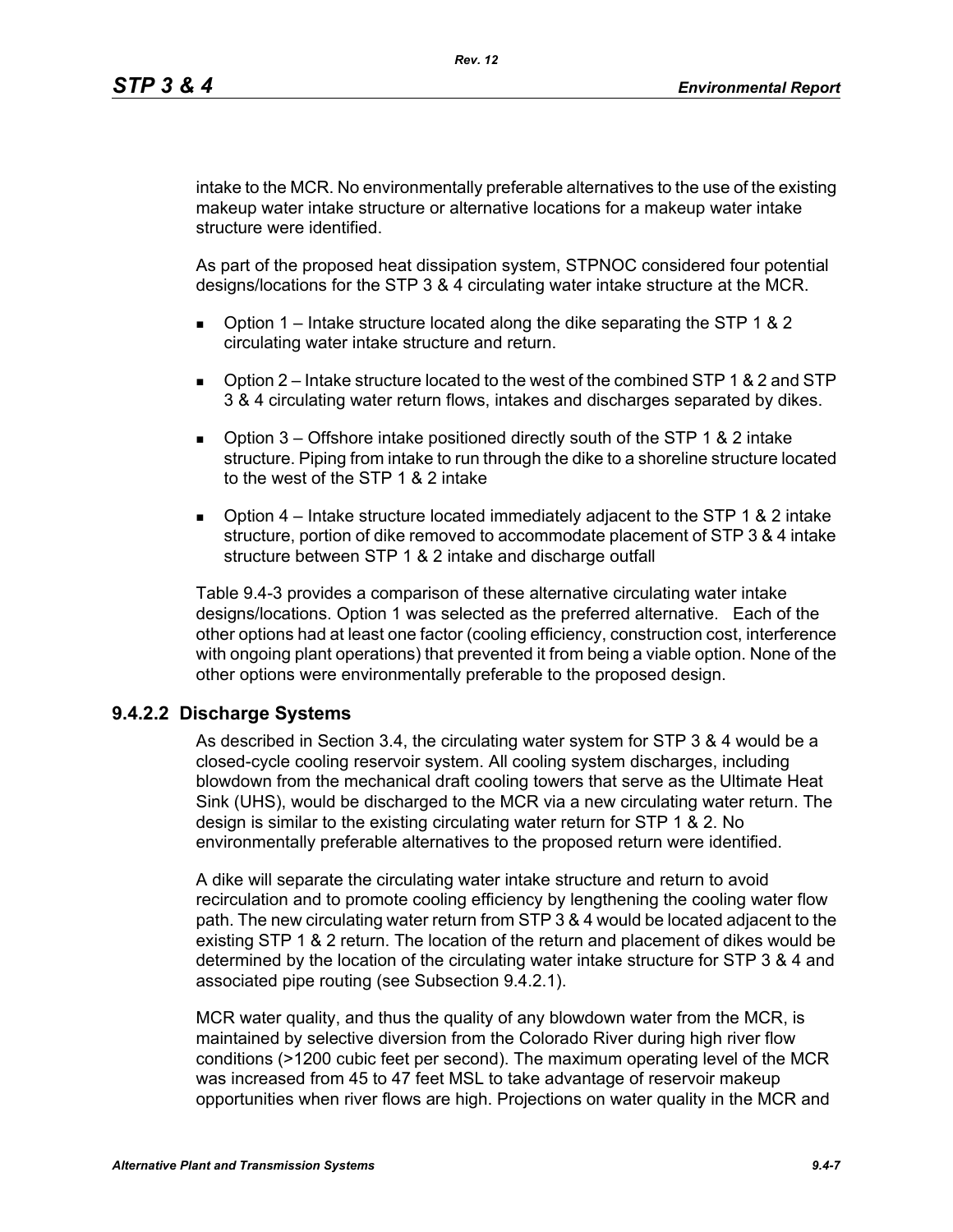additional upstream demands on the Colorado River could necessitate the use of the permitted reservoir blowdown system to maintain water quality (Reference 9.4-3).

As discussed in Section 3.4, blowdown from the MCR would be directed to the Colorado River via the existing blowdown structure, which includes a 1.1-mile-long discharge line that extends downstream along the west bank of the river and is equipped with seven discharge ports. One or more of the ports may be opened, depending on river flows, to promote rapid mixing of the effluent. Because the blowdown flow would be a small percentage of the Colorado River flow (Subsection 5.3.2), the effect on temperature downstream in the Colorado River would be negligible, and limited to an area in the immediate vicinity of the blowdown line. Similarly, chemical discharges would mix quickly with the larger freshwater flow of the Colorado River and impacts to aquatic communities will be small. Because STPNOC has proposed to use the existing blowdown structure and the impacts of its operation are SMALL, no consideration of alternatives to the proposed design was needed.

### **9.4.2.3 Water Supply**

The Colorado River would supply makeup water to the MCR to replace evaporative and seepage losses. Circulating water would be withdrawn from the MCR for condenser and turbine system cooling. The circulating water would be returned to the MCR. Groundwater wells would provide makeup water to the UHS (two mechanical draft cooling towers) and, indirectly (as blowdown from the towers) to the MCR. During normal operation, approximately 500 gpm of groundwater would be returned as surface water to the MCR (Table 3.3.1).

Hydrological studies in support of construction of STP 1 & 2 (Reference 9.4-1) showed a dependable supply of unappropriated water in the Colorado River during the six winter months of October through March. These studies involved an assessment for the years 1949 to 1971, and indicated that this water supply can be supplemented from flood flows during the other periods of the year. These conclusions remain valid for STP 3 & 4. The 7000-acre MCR is required for storage given the recurrence of droughts. Reservoir water quality is maintained by selective pumping from the Colorado River during high flow conditions. STPNOC has developed guidelines for water management during drought conditions that require actions at decreasing MCR levels. These guidelines allow water quality to be reduced in order to maintain MCR level during drought conditions (Reference 9.4-3).

In support of STP 1 & 2, STPNOC considered obtaining makeup water for the MCR from the Gulf of Mexico. While the use of makeup water from the Gulf of Mexico on a continuous basis would reduce the required size of the MCR, the costs associated with transporting makeup water and returning blowdown approximately 18 miles to the Gulf of Mexico make this alternative economically unattractive in comparison to using estuarine water from the Colorado River. Use of salt water from the Gulf of Mexico was also less desirable than the use of estuarine waters because of engineering problems associated with saltwater operation and because of the ecological impacts associated with the long pipeline and with the withdrawal of makeup water from, and the discharge of blowdown to, the Gulf. This alternative is not environmental preferable to the proposed makeup water supply from the Colorado River.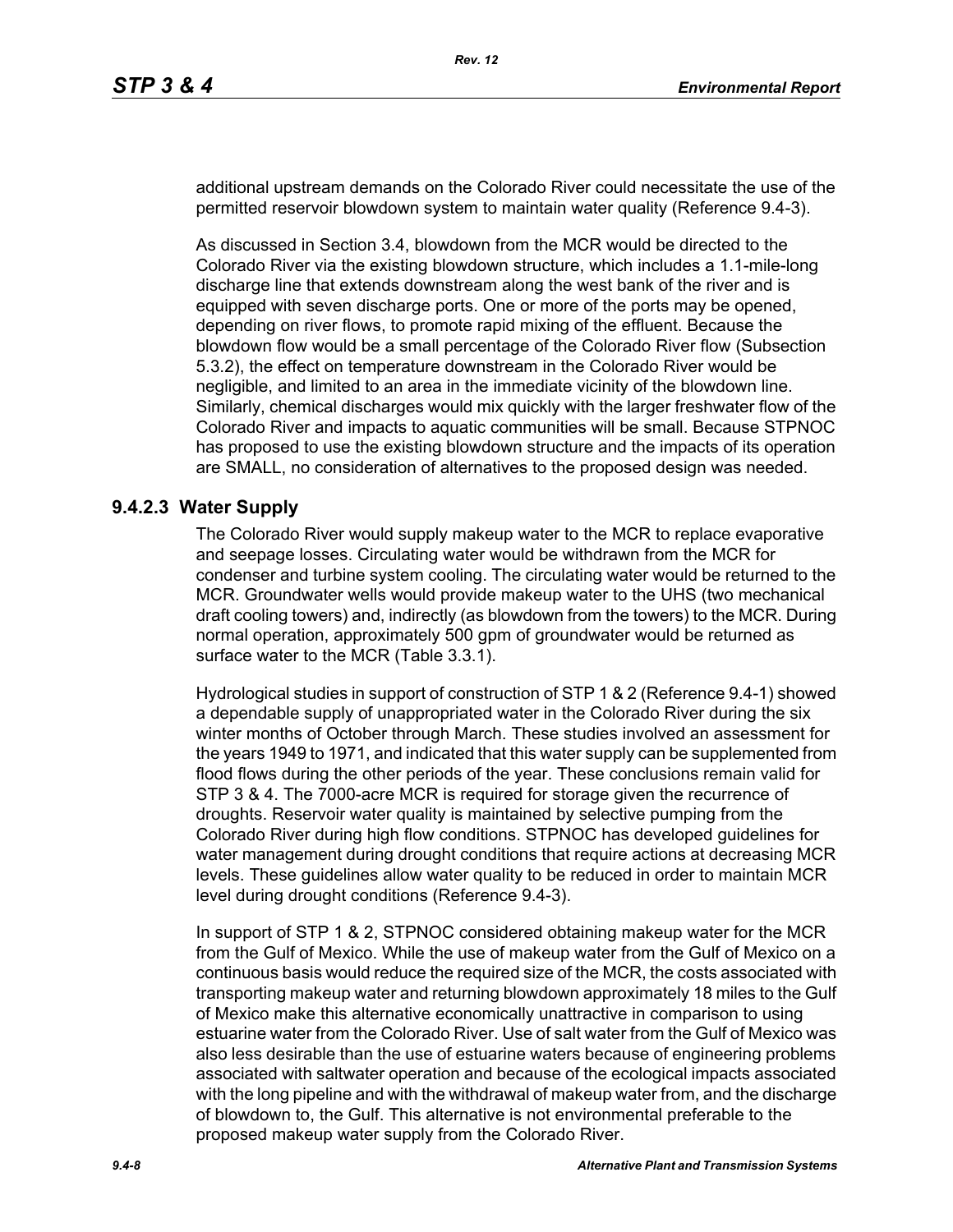In the case of the cooling reservoir, makeup water would be pumped on an intermittent basis from the estuarine portion of the Colorado River. The makeup and blowdown schemes for the MCR are described in Section 3.4. In the case of the spray canal or cooling tower systems, makeup water would be withdrawn from the freshwater portion of the Colorado River above the Fabridam near Bay City. The makeup water would be transported to the site via canal. Because of water availability considerations and thermal regulations for the river, STPNOC estimated an 1800-acre storage reservoir for makeup water and a 325-acre holding reservoir for blowdown would be required to operate the spray canal or cooling tower alternative heat dissipation systems (Reference 9.4-1). In evaluating alternative heat dissipation systems for STP 3 & 4, STPNOC assumed the functions of these additional reservoirs could be performed by the existing MCR with water supplied from the freshwater portion of the Colorado River. Construction of these additional reservoirs would not be environmentally preferable to use of the existing MCR.

STPNOC estimates that a supply of approximately 60,000 acre-feet per year of makeup water from upstream sources would be required to operate the spray canal or cooling tower alternative systems for STP 1 & 2 during years of relatively low rainfall and high gross evaporation from the onsite reservoir. The cost of purchasing makeup water from the reservoirs near Austin was estimated at \$15 per acre-foot during the planning for STP 1 & 2 (Reference 9.4-1) and would be higher now. In the case of the cooling pond (MCR) alternative, makeup water could be supplied from the estuarine portion of the Colorado River for the cost of pumping. Alternative sources of water, such as the use of the reservoirs near Austin, would represent a future loss of that freshwater supply for alternative uses and would not be environmentally preferable to the current STP water supply from the estuarine portion of the Colorado River.

### **9.4.2.4 Water Treatment**

As described in Subsection 3.3.2, the Colorado River would be the source of makeup water to the MCR which provides cooling for the new units' circulating water system. This water supply would be treated by injecting biocides at the intake structure to control biofouling in the circulating water system and associated piping. Because STP 3 & 4 would use the same water supply as the existing units, STPNOC expects that makeup and process water for the proposed units would be treated in the same manner.

Biocides or chemical additives would be from those approved by the U.S. Environmental Protection Agency or the state of Texas and the volume and concentration of each constituent discharged to the environment would meet the requirements established in the Texas Pollutant Discharge Elimination System (TPDES) permit. This permit would be revised, as necessary, to accommodate the construction and operational needs of STP 3 & 4. The final choice of water treatment chemicals or combination of chemicals would be dictated by makeup water conditions, technical feasibility, economics, and discharge permit requirements. Since the discharges from the system would be subject to TPDES permit limitations that consider aquatic impacts, these limitations would ensure that there would be no significant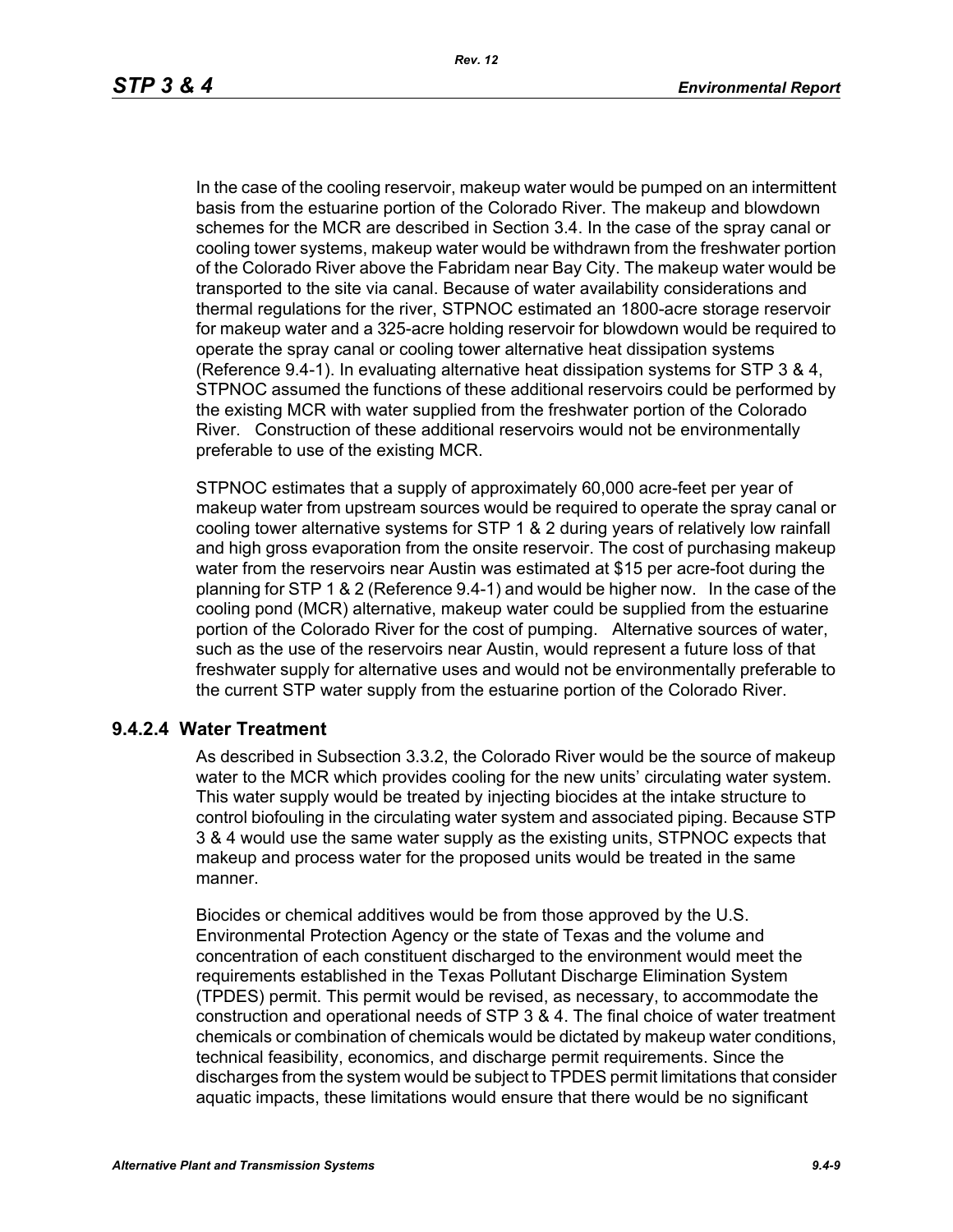impact from these discharges and, thus, different water treatment chemicals would be not be environmentally preferable to the existing impacts.

## **9.4.3 Transmission Systems**

New 345kV towers and lines would be constructed from the new STP 3 & 4 switchyard to connect to existing transmission lines on the STP site. Some modifications to the transmission system would be required; however, no new transmission lines or offsite rights-of-way would be associated with STP 3 & 4. Because the additional power provided by STP 3 & 4 would be transmitted over without significant additional environmental impacts, no new transmission system alternatives were considered.

Some modifications to the transmission system would be required. The Electric Reliability Council of Texas (ERCOT) Screening Study (Reference 9.4-4) calls for approximately 20 miles of conductor replacement to accommodate the additional current. There would be no change in line voltage and no new corridors would be needed. As discussed in Section 3.7, some towers would be replaced in order to maintain the National Electric Safety Code (NESC) standards in sag clearance.

To reduce the potential of vehicle-to-ground short-circuit shock to vehicles parked beneath the lines, all existing STP transmission lines are currently designed to provide clearances consistent with the NESC 5-milliamp rule and AEP and CenterPoint engineering standards. The upgrade of the existing transmission system described in Section 3.7 and Subsection 2.2.2.2 would likely change the geometry of the power lines, because the new conductors would sag differently and new towers would likely be taller. All transmission lines would continue to comply with the NESC and AEP and CenterPoint engineering standards.

The ERCOT Screening Study (Reference 9.4-4) identifies that some system improvements are needed to reduce thermal overloads caused by increased energy exports that would come from STP associated with the proposed interconnection. As discussed in Subsection 3.7.1, electrical design parameters, including transmission design voltage or voltages, line capacity, conductor type and configuration, spacing between phases, minimum conductor clearances to ground, maximum predicted electrical-field strength(s) at 1 meter above grade, the predicted electric-field strength(s) at the edge of rights-of way in kilovolts per meter, and the design for these values will be established from the final AEP Interconnection study.

The AEP Interconnection Study (Reference 9.4-5) evaluated a total of 11 different options to accommodate STP 3 & 4. These options consisted of different combinations of upgrades to transmission lines and alternative substation configurations. Five of the options were eliminated for technical feasibility reasons, while three other options were eliminated because they did not demonstrate a superior benefit compared to the retained options. Three options were retained for further detailed engineering analysis (Reference 9.4-5). STPNOC expects that the environmental impacts of any of these three options would be similar.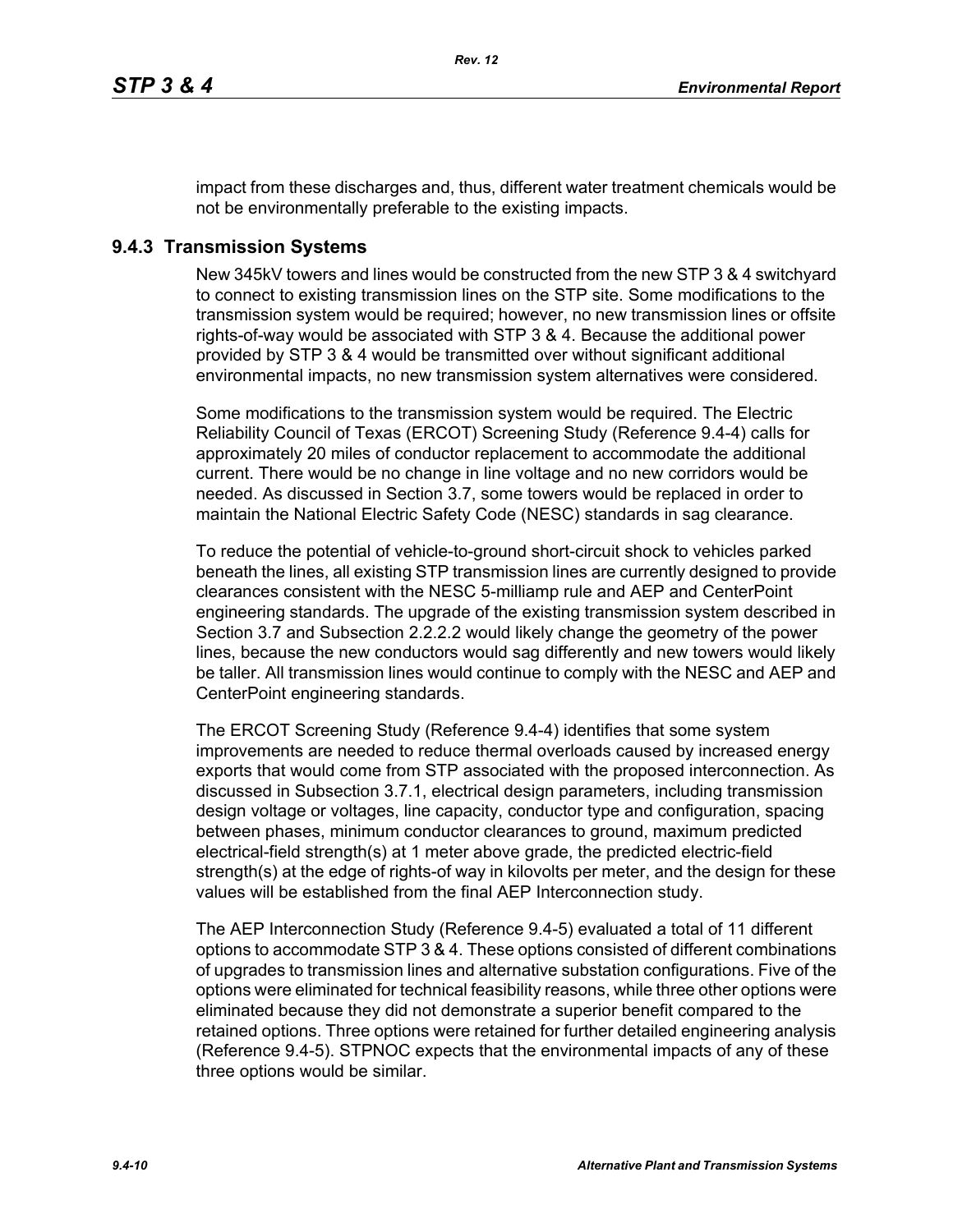## **9.4.4 References**

- 9.4-1 STP (South Texas Project) 1974. South Texas Project Units 1 & 2 Environmental Report, Amendment 2, October 25.
- 9.4-2 "Technical Development Document for the Final Regulations Addressing Cooling Water Intake Structures for New Facilities," EPA (U.S. Environmental Protection Agency), EPA-821-R-01-036, November, 2001.
- 9.4-3 STPNOC (South Texas Project Nuclear Operating Company) 2005. Water Conservation Plan, South Texas Project Electric Generating Station, Rev. 1, May 1.
- 9.4-4 ERCOT (Electric Reliability Council of Texas) 2007. 15INR0008 Generation Interconnect Screening Study, Matagorda County, TX. January 8.
- 9.4-5 "Interconnection Study for New Generation in Matagorda County," AEP (American Electric Power Service Corporation) 2007. 15NR0008, June.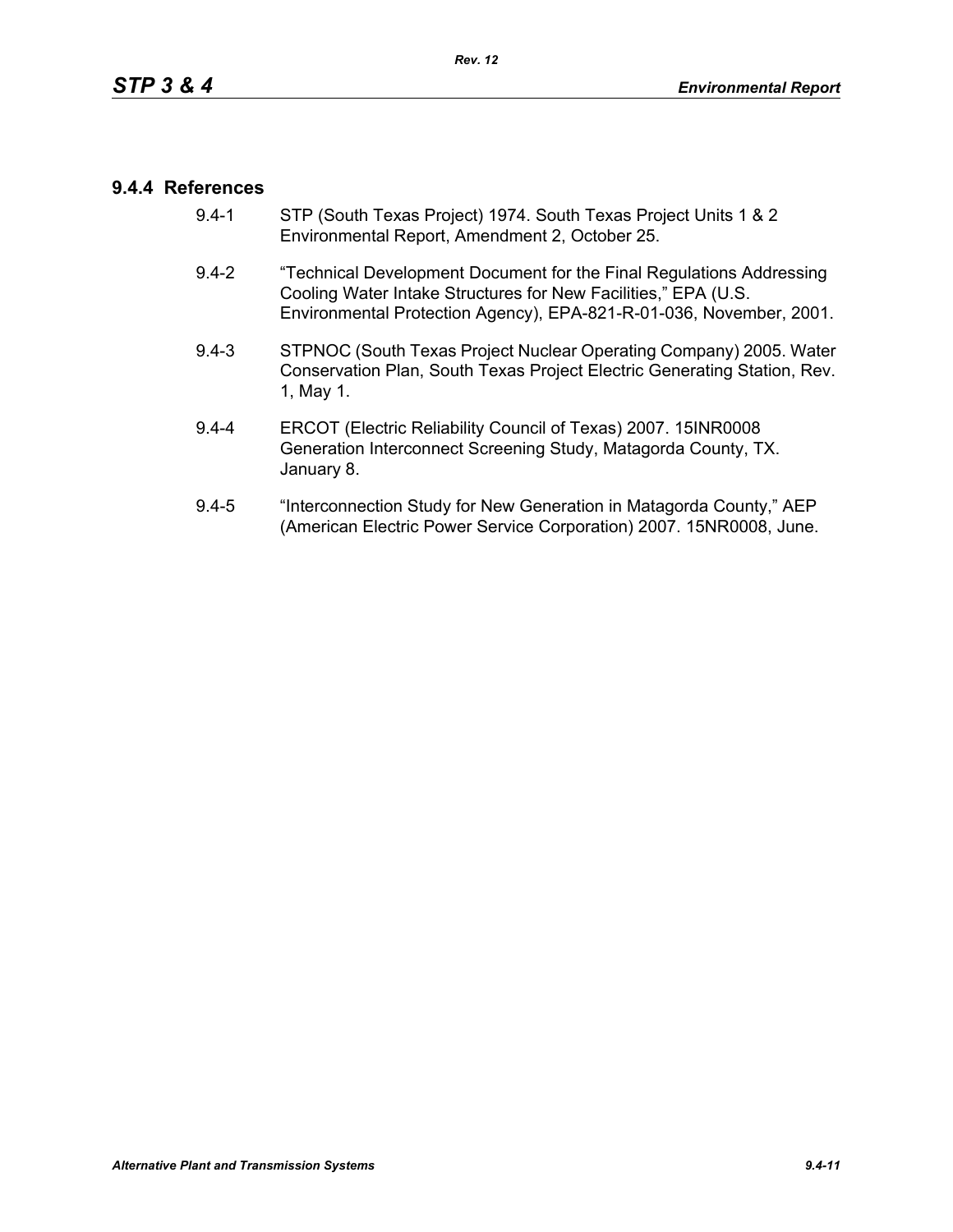| <b>Factors Affecting System</b><br><b>Selection</b>                 | <b>Cooling Reservoir</b><br>(Base Case)                                                                                                                                                                                                                                                                                                                                                                                                                                                              | <b>Spray Canal</b>                                                                                                                                                                                                                     | <b>Mechanical Draft Wet Cooling Tower</b><br>(MDCT)                                                                                                                                                                                                                                                                                                                    |
|---------------------------------------------------------------------|------------------------------------------------------------------------------------------------------------------------------------------------------------------------------------------------------------------------------------------------------------------------------------------------------------------------------------------------------------------------------------------------------------------------------------------------------------------------------------------------------|----------------------------------------------------------------------------------------------------------------------------------------------------------------------------------------------------------------------------------------|------------------------------------------------------------------------------------------------------------------------------------------------------------------------------------------------------------------------------------------------------------------------------------------------------------------------------------------------------------------------|
| Land Use: Onsite Land<br>Considerations [1]                         | Existing 7,000-acre MCR currently<br>operating at the STP site.                                                                                                                                                                                                                                                                                                                                                                                                                                      | Spray canal system (approximately 150<br>acres) could be placed within the<br>existing STP site. An additional 680<br>acres would be required for the intake<br>canal corridor.                                                        | MDCT system (approximately 70<br>acres) could be placed within the<br>existing STP site. An additional 630<br>acres would be required for the intake<br>canal corridor. System could be placed<br>within the confines of the existing STP<br>site.                                                                                                                     |
| Land Use: Terrain<br>considerations                                 | Terrain features of the STP site support<br>a cooling reservoir with adequate<br>capacity to support four units.                                                                                                                                                                                                                                                                                                                                                                                     | Terrain features of the STP site are<br>suitable for a spray canal system.                                                                                                                                                             | Terrain features of the STP site are<br>suitable for a MDCT system.                                                                                                                                                                                                                                                                                                    |
| Water Use: Annual<br><b>Average Consumptive Use</b><br>(acre-ft/yr) | 43,000                                                                                                                                                                                                                                                                                                                                                                                                                                                                                               | 47,000                                                                                                                                                                                                                                 | 45,000                                                                                                                                                                                                                                                                                                                                                                 |
| <b>Atmospheric Effects</b>                                          | NUREG-1555 notes that the plume<br>from a cooling pond like the MCR<br>would exist as a fog over the pond or<br>as ground level fog evaporating within<br>300 meters from the pond, or lift to<br>become stratus for winds less than or<br>equal to 2.2 meters per second.<br>Elevated plumes and the associated<br>shadowing would not be expected from<br>operation of the MCR. In addition,<br>NUREG-1555 concludes that drift from<br>a cooling pond or lake would not need<br>to be considered. | A spray canal system could produce a<br>low-lying visible water droplet plume<br>and encourage formation of fog above<br>the heated pond. These impacts would<br>be localized and short-lived, and would<br>not disrupt the viewscape. | The system would emit water droplets<br>(drift) and intermittently produce a<br>visible vapor plume. The drift droplets<br>would be a minor source of particulate<br>matter and salt deposition. The water<br>vapor plume would not contribute to<br>fogging or icing conditions on local road<br>systems. Aesthetic impacts from the<br>visible plume would be small. |
| Thermal and Physical<br><b>Effects</b>                              | Thermal load to the MCR would be<br>additive to the thermal load from STP 1<br>& 2. The MCR was designed to<br>accommodate the thermal load of four<br>units.                                                                                                                                                                                                                                                                                                                                        | Thermal load would be rejected to the<br>spray canal reducing the thermal load<br>to the MCR relative to the base case.<br>Discharges to the Colorado River<br>would meet water quality standards.                                     | MDCT system would discharge a small<br>thermal load to the MCR relative to the<br>base case. Discharges to the Colorado<br>River would meet water quality<br>standards.                                                                                                                                                                                                |

*Alternative Plant and Transmission Systems* 

Alternative Plant and Transmission Systems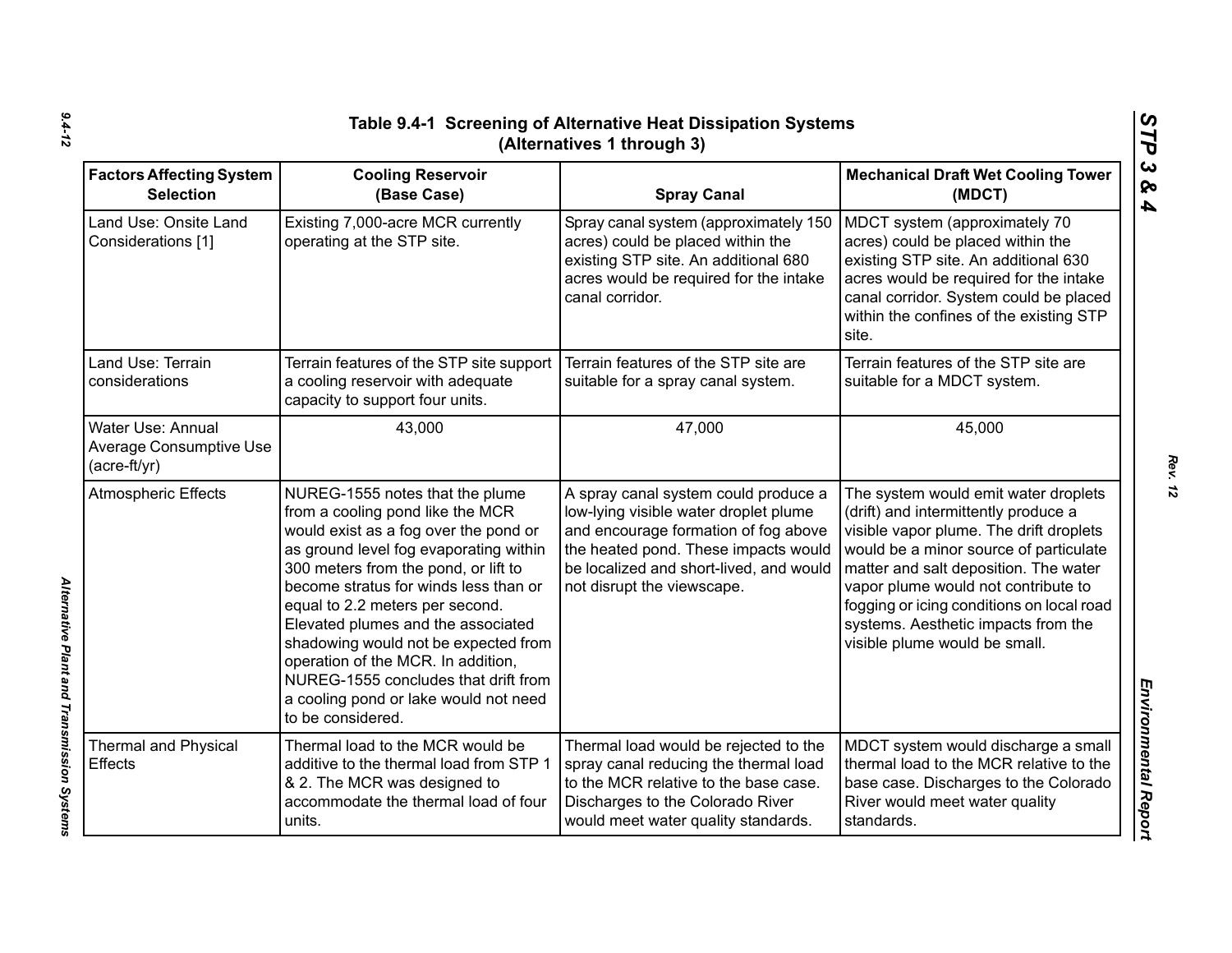| <b>Factors Affecting System</b>                     | <b>Cooling Reservoir</b>                                                                                                                                                                                                                                | <b>Spray Canal</b>                                                                                                                                                                                                                                     | <b>Mechanical Draft Wet Cooling Tower</b>                                                                                                                                                                                                                                                                                                                                                                                        |
|-----------------------------------------------------|---------------------------------------------------------------------------------------------------------------------------------------------------------------------------------------------------------------------------------------------------------|--------------------------------------------------------------------------------------------------------------------------------------------------------------------------------------------------------------------------------------------------------|----------------------------------------------------------------------------------------------------------------------------------------------------------------------------------------------------------------------------------------------------------------------------------------------------------------------------------------------------------------------------------------------------------------------------------|
| <b>Selection</b>                                    | (Base Case)                                                                                                                                                                                                                                             |                                                                                                                                                                                                                                                        | (MDCT)                                                                                                                                                                                                                                                                                                                                                                                                                           |
| Noise Impacts [2]                                   | Emits broadband noise that is largely                                                                                                                                                                                                                   | Emits broadband noise that is largely                                                                                                                                                                                                                  | Emits broadband noise that is largely                                                                                                                                                                                                                                                                                                                                                                                            |
|                                                     | indistinguishable from background and                                                                                                                                                                                                                   | indistinguishable from background and                                                                                                                                                                                                                  | indistinguishable from background and                                                                                                                                                                                                                                                                                                                                                                                            |
|                                                     | unobtrusive. Continuous noise level at                                                                                                                                                                                                                  | unobtrusive. Continuous noise level at                                                                                                                                                                                                                 | unobtrusive. Continuous noise level at                                                                                                                                                                                                                                                                                                                                                                                           |
|                                                     | site boundary estimated at 43 dBA.                                                                                                                                                                                                                      | site boundary estimated at 42 dBA.                                                                                                                                                                                                                     | site boundary estimated at 52 dBA.                                                                                                                                                                                                                                                                                                                                                                                               |
| Aesthetics and<br><b>Recreational Benefits</b>      | Consumptive water use and discharges<br>for the cooling reservoir would be<br>consistent with minimum stream flow<br>requirements for Colorado River<br>navigation and environmental<br>maintenance, fish and wildlife water<br>demand, and recreation. | Consumptive water use and discharges<br>for a spray canal system would be<br>consistent with minimum stream flow<br>requirements for Colorado River<br>navigation and environmental<br>maintenance, fish and wildlife water<br>demand, and recreation. | MDCT structures would pose higher<br>visual impacts than cooling reservoir or<br>spray canal alternatives. The plumes<br>resemble clouds and would not disrupt<br>the viewscape. Consumptive water use<br>and discharges for a MDCT system<br>would be consistent with minimum<br>stream flow requirements for Colorado<br>River navigation and environmental<br>maintenance, fish and wildlife water<br>demand, and recreation. |
| Legislative Restrictions                            | Approach and through-screen                                                                                                                                                                                                                             | Intake structure would meet Section                                                                                                                                                                                                                    | Intake structure would meet Section                                                                                                                                                                                                                                                                                                                                                                                              |
|                                                     | velocities are regulated by EPA and                                                                                                                                                                                                                     | 316(b) of the CWA and the                                                                                                                                                                                                                              | 316(b) of the CWA and the                                                                                                                                                                                                                                                                                                                                                                                                        |
|                                                     | subject to review under best                                                                                                                                                                                                                            | implementing regulations, as                                                                                                                                                                                                                           | implementing regulations, as                                                                                                                                                                                                                                                                                                                                                                                                     |
|                                                     | management practices (see Section                                                                                                                                                                                                                       | applicable. TPDES discharge permit                                                                                                                                                                                                                     | applicable. TPDES discharge permit                                                                                                                                                                                                                                                                                                                                                                                               |
|                                                     | 5.3.1.2). The approach velocity for the                                                                                                                                                                                                                 | thermal discharge limitation would                                                                                                                                                                                                                     | thermal discharge limitation would                                                                                                                                                                                                                                                                                                                                                                                               |
|                                                     | intake for STP 1 & 2 was designed to                                                                                                                                                                                                                    | address the additional thermal load                                                                                                                                                                                                                    | address the additional thermal load                                                                                                                                                                                                                                                                                                                                                                                              |
|                                                     | be 0.5 fps. The intake structure built for                                                                                                                                                                                                              | from blowdown. Storage of makeup                                                                                                                                                                                                                       | from blowdown. Storage of makeup                                                                                                                                                                                                                                                                                                                                                                                                 |
|                                                     | STP 1 & 2 has unused pumping                                                                                                                                                                                                                            | and blowdown at the STP site would                                                                                                                                                                                                                     | and blowdown at the STP site would                                                                                                                                                                                                                                                                                                                                                                                               |
|                                                     | capacity to accommodate the new                                                                                                                                                                                                                         | mitigate the impacts to the river.                                                                                                                                                                                                                     | mitigate the impacts to the river.                                                                                                                                                                                                                                                                                                                                                                                               |
|                                                     | units. The approach velocity of 0.5 fps                                                                                                                                                                                                                 | Regulatory restrictions would not                                                                                                                                                                                                                      | Regulatory restrictions would not                                                                                                                                                                                                                                                                                                                                                                                                |
|                                                     | is not expected to change when STP 3                                                                                                                                                                                                                    | negatively impact application of this                                                                                                                                                                                                                  | negatively impact application of this                                                                                                                                                                                                                                                                                                                                                                                            |
|                                                     | & 4 become operational.                                                                                                                                                                                                                                 | heat dissipation system.                                                                                                                                                                                                                               | heat dissipation system.                                                                                                                                                                                                                                                                                                                                                                                                         |
| Is this a suitable alternative<br>for the STP site? | Yes                                                                                                                                                                                                                                                     | Yes                                                                                                                                                                                                                                                    | Yes                                                                                                                                                                                                                                                                                                                                                                                                                              |

*Rev. 12*

*STP 3 & 4*

 $9.4 - 13$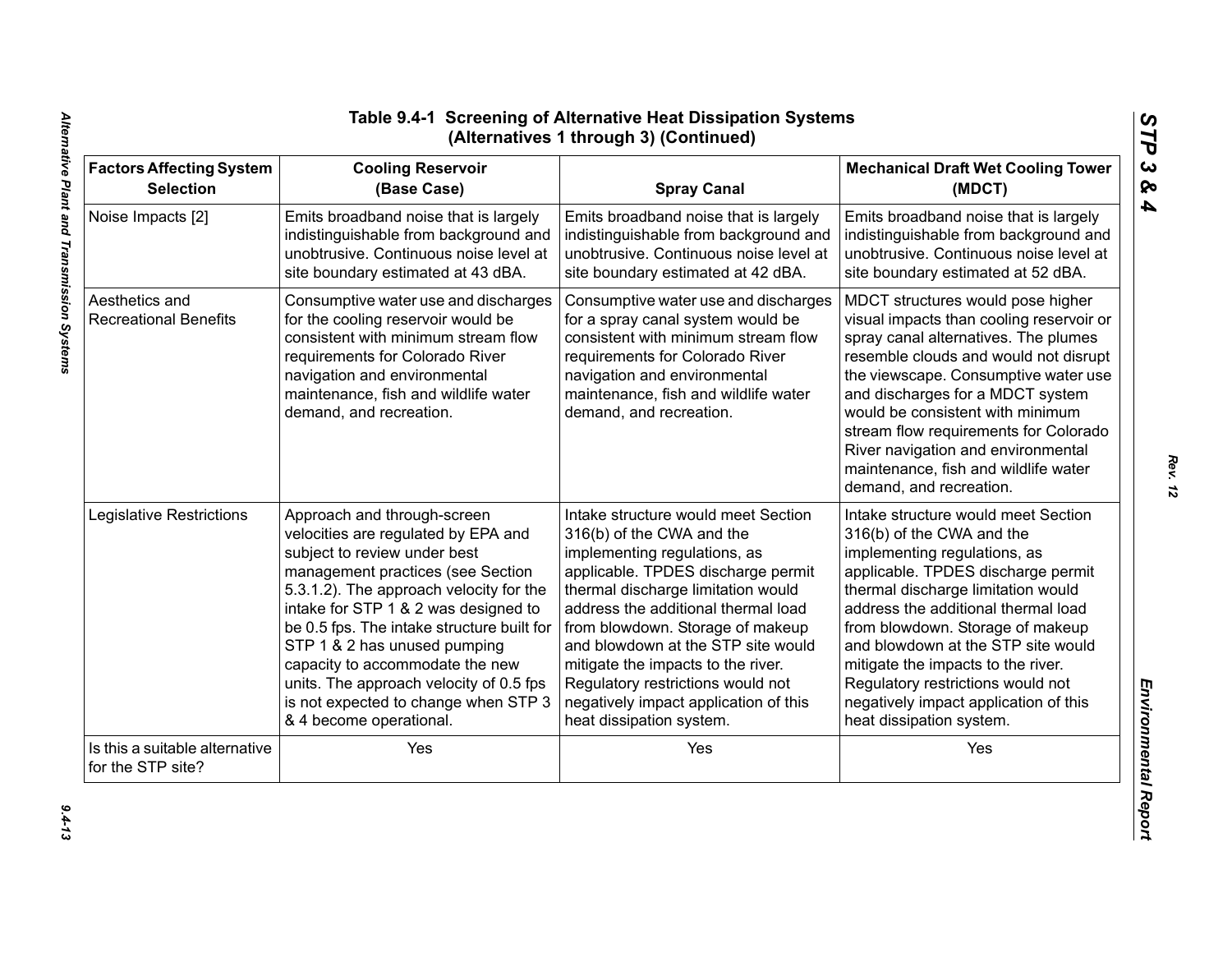- *9.4-14*
- 
- $(1)$  Accessors of the rich requirements (2.25 are once to the was assumed to furth these water storage requirements.<br>
Caroline of the control of the state of the state of the state of the state of the state of the state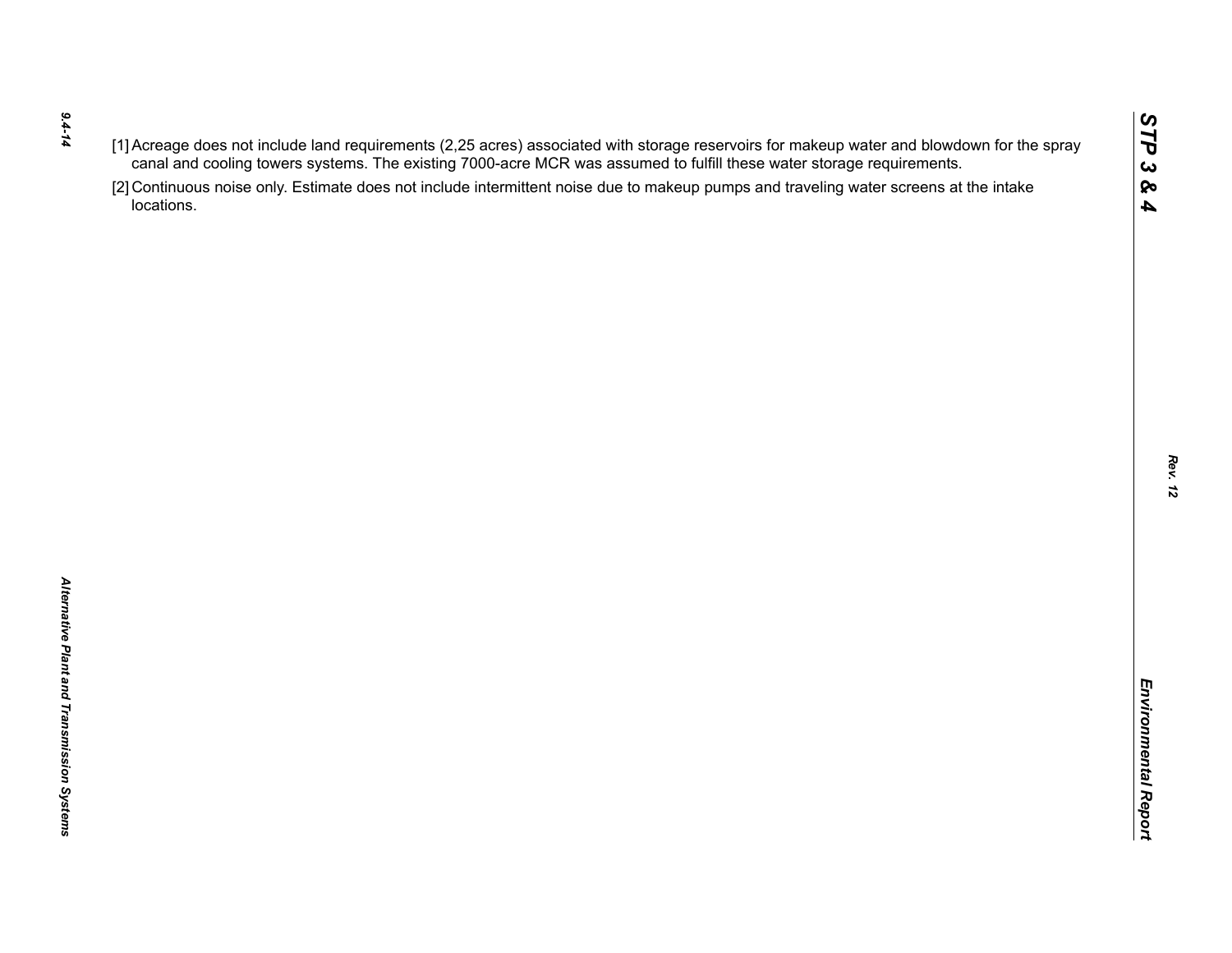| <b>Factors Affecting System</b><br><b>Selection</b>           | <b>Natural Draft Wet Cooling Towers</b><br>(NDCT)                                                                                                                                                                                                                                                                                                                         | <b>Mechanical Draft Wet/Dry Cooling</b><br><b>Towers (MDW/DCT)</b>                                                                                                                                                                                                                                                                                                                       | <b>Fan-Assisted Natural Draft Cooling</b><br><b>Towers (FNDCT)</b>                                                                                                                                                                                                                                                                                                     |
|---------------------------------------------------------------|---------------------------------------------------------------------------------------------------------------------------------------------------------------------------------------------------------------------------------------------------------------------------------------------------------------------------------------------------------------------------|------------------------------------------------------------------------------------------------------------------------------------------------------------------------------------------------------------------------------------------------------------------------------------------------------------------------------------------------------------------------------------------|------------------------------------------------------------------------------------------------------------------------------------------------------------------------------------------------------------------------------------------------------------------------------------------------------------------------------------------------------------------------|
| Land Use: Onsite Land<br>Considerations [1]                   | NDCT system (approximately 80<br>acres) could be placed within the<br>existing STP site. An additional 630<br>acres would be required for the<br>intake canal corridor.                                                                                                                                                                                                   | MDW/DCT system (~70 acres) could<br>be placed within the existing STP site.<br>An additional 630 acres would be<br>required for the intake canal corridor.                                                                                                                                                                                                                               | Fan-assisted NDCT system<br>(approximately 70 acres) could be<br>placed within the existing STP site. An<br>additional 630 acres would be required<br>for the intake canal corridor.                                                                                                                                                                                   |
| Land Use: Terrain<br>considerations                           | Terrain features of the STP site are<br>suitable for a NDCT system.                                                                                                                                                                                                                                                                                                       | Terrain features of the STP site are<br>suitable for a MDW/DCT system.                                                                                                                                                                                                                                                                                                                   | Terrain features of the STP site are<br>suitable for a fan-assisted NDCT<br>system.                                                                                                                                                                                                                                                                                    |
| Water Use: Annual Average<br>Consumptive Use (acre-<br>ft/yr) | 45,000                                                                                                                                                                                                                                                                                                                                                                    | 42,000                                                                                                                                                                                                                                                                                                                                                                                   | 45,000                                                                                                                                                                                                                                                                                                                                                                 |
| <b>Atmospheric Effects</b>                                    | The system would emit water<br>droplets (drift) and intermittently<br>produce a visible vapor plume. The<br>drift droplets would be a minor<br>source of particulate matter and salt<br>deposition. The water vapor plume<br>would not contribute to fogging or<br>icing conditions on local road<br>systems. Aesthetic impacts from the<br>visible plume would be small. | The system would emit water droplets<br>(drift) and intermittently produce a<br>visible vapor plume. The drift droplets<br>would be a minor source of particulate<br>matter and salt deposition. The water<br>vapor plume would result in minimal<br>additional fogging but no icing<br>conditions on local road systems.<br>Aesthetic impacts from the visible<br>plume would be small. | The system would emit water droplets<br>(drift) and intermittently produce a<br>visible vapor plume. The drift droplets<br>would be a minor source of particulate<br>matter and salt deposition. The water<br>vapor plume would not contribute to<br>fogging or icing conditions on local road<br>systems. Aesthetic impacts from the<br>visible plume would be small. |
| <b>Thermal and Physical</b><br>Effects                        | MDW/DCT system would discharge a<br>NDCT system would discharge a<br>small thermal load to the MCR<br>small thermal load to the MCR relative<br>relative to the base case. Discharges<br>to the base case. Discharges to the<br>to the Colorado River would meet<br>Colorado River would meet water<br>water quality standards.<br>quality standards.                     |                                                                                                                                                                                                                                                                                                                                                                                          | Fan-assisted NDCT system would<br>discharge a small thermal load to the<br>MCR relative to the base case.<br>Discharges to the Colorado River<br>would meet water quality standards.                                                                                                                                                                                   |
| Noise Impacts [2]                                             | Emits broadband noise that is largely<br>indistinguishable from background<br>and unobtrusive. Continuous noise<br>level at site boundary estimated at<br>44 dBA.                                                                                                                                                                                                         | Emits broadband noise that is largely<br>indistinguishable from background and<br>unobtrusive. Continuous noise level at<br>site boundary estimated at 52 dBA.                                                                                                                                                                                                                           | Emits broadband noise that is largely<br>indistinguishable from background and<br>unobtrusive. Continuous noise level at<br>site boundary estimated at 54 dBA.                                                                                                                                                                                                         |

*STP 3 & 4*

 $9.4 - 15$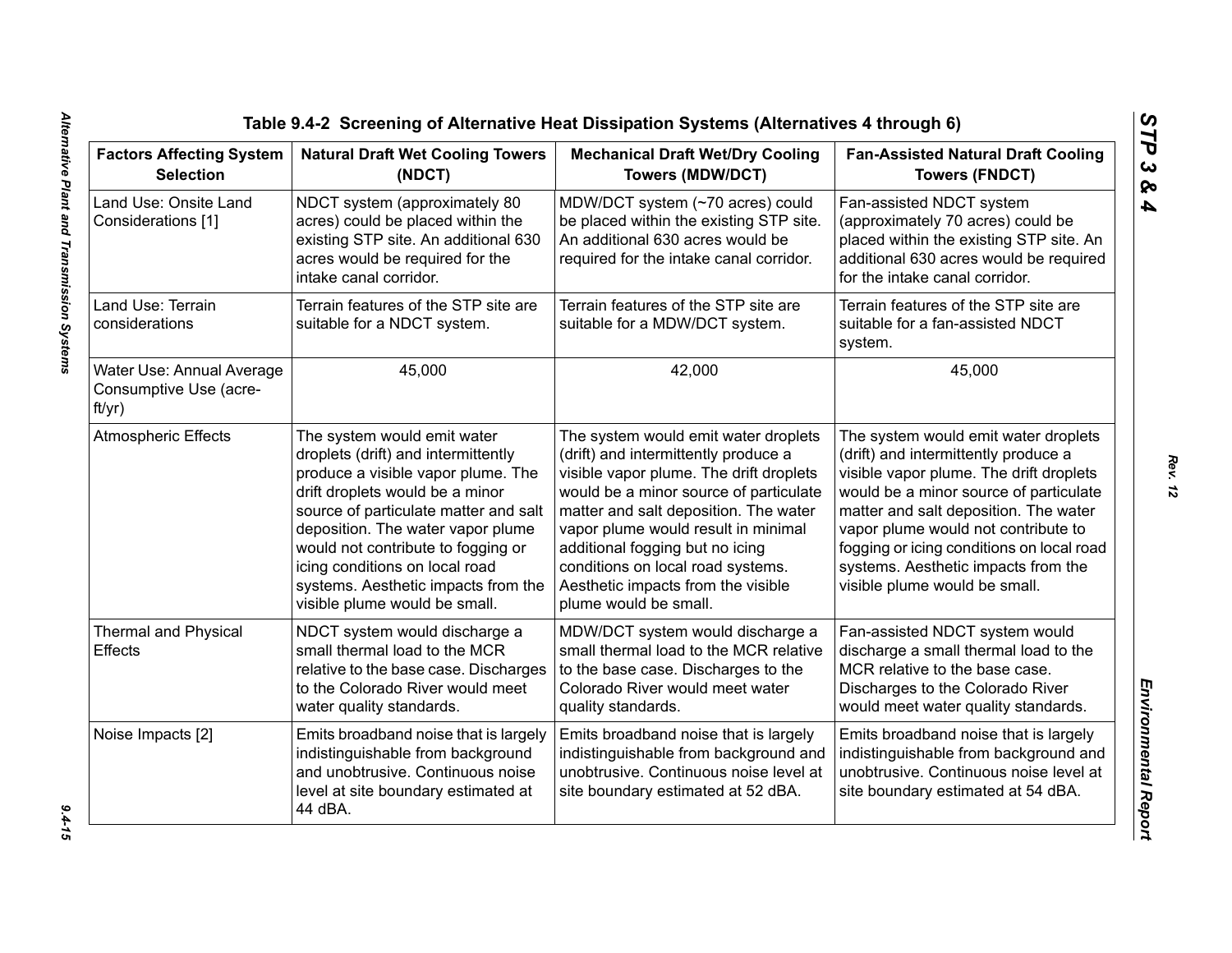| <b>Factors Affecting System</b>                     | <b>Natural Draft Wet Cooling Towers</b>                                                                                                                                                                                                                                                                                                                                                                                              | <b>Mechanical Draft Wet/Dry Cooling</b>                                                                                                                                                                                                                                                                                                                                                                                                   | <b>Fan-Assisted Natural Draft Cooling</b>                                                                                                                                                                                                                                                                                                                                                                                                                                       |  |
|-----------------------------------------------------|--------------------------------------------------------------------------------------------------------------------------------------------------------------------------------------------------------------------------------------------------------------------------------------------------------------------------------------------------------------------------------------------------------------------------------------|-------------------------------------------------------------------------------------------------------------------------------------------------------------------------------------------------------------------------------------------------------------------------------------------------------------------------------------------------------------------------------------------------------------------------------------------|---------------------------------------------------------------------------------------------------------------------------------------------------------------------------------------------------------------------------------------------------------------------------------------------------------------------------------------------------------------------------------------------------------------------------------------------------------------------------------|--|
| <b>Selection</b>                                    | (NDCT)                                                                                                                                                                                                                                                                                                                                                                                                                               | <b>Towers (MDW/DCT)</b>                                                                                                                                                                                                                                                                                                                                                                                                                   | <b>Towers (FNDCT)</b>                                                                                                                                                                                                                                                                                                                                                                                                                                                           |  |
| Aesthetics and Recreational<br><b>Benefits</b>      | NDCT structures would pose the<br>highest visual impact due to their<br>height (approximately 500 feet). The<br>plumes resemble clouds and would<br>not disrupt the viewscape.<br>Consumptive water use and<br>discharges for a NDCT system<br>would be consistent with minimum<br>stream flow requirements for<br>Colorado River navigation and<br>environmental maintenance, fish and<br>wildlife water demand, and<br>recreation. | MDW/DCT structures would pose<br>higher visual impacts than cooling<br>reservoir or spray canal alternatives.<br>The plumes resemble clouds and<br>would not disrupt the viewscape.<br>Consumptive water use and discharges<br>for a MDW/DCT system would be<br>consistent with minimum stream flow<br>requirements for Colorado River<br>navigation and environmental<br>maintenance, fish and wildlife water<br>demand, and recreation. | Fan-assisted NDCT structures (height<br>$\sim$ 180 ft) would pose visual impacts<br>greater than MDCT but less than<br>conventional NDCT. The plumes<br>resemble clouds and would not disrupt<br>the viewscape.<br>Consumptive water use and discharges<br>for a fan-assisted NDCT system would<br>be consistent with minimum stream<br>flow requirements for Colorado River<br>navigation and environmental<br>maintenance, fish and wildlife water<br>demand, and recreation. |  |
| Legislative Restrictions                            | Intake structure would meet Section                                                                                                                                                                                                                                                                                                                                                                                                  | Intake structure would meet Section                                                                                                                                                                                                                                                                                                                                                                                                       | Intake structure would meet Section                                                                                                                                                                                                                                                                                                                                                                                                                                             |  |
|                                                     | 316(b) of the CWA and the                                                                                                                                                                                                                                                                                                                                                                                                            | 316(b) of the CWA and the                                                                                                                                                                                                                                                                                                                                                                                                                 | 316(b) of the CWA and the                                                                                                                                                                                                                                                                                                                                                                                                                                                       |  |
|                                                     | implementing regulations, as                                                                                                                                                                                                                                                                                                                                                                                                         | implementing regulations, as                                                                                                                                                                                                                                                                                                                                                                                                              | implementing regulations, as                                                                                                                                                                                                                                                                                                                                                                                                                                                    |  |
|                                                     | applicable. TPDES discharge permit                                                                                                                                                                                                                                                                                                                                                                                                   | applicable. TPDES discharge permit                                                                                                                                                                                                                                                                                                                                                                                                        | applicable. TPDES discharge permit                                                                                                                                                                                                                                                                                                                                                                                                                                              |  |
|                                                     | thermal discharge limitation would                                                                                                                                                                                                                                                                                                                                                                                                   | thermal discharge limitation would                                                                                                                                                                                                                                                                                                                                                                                                        | thermal discharge limitation would                                                                                                                                                                                                                                                                                                                                                                                                                                              |  |
|                                                     | address the additional thermal load                                                                                                                                                                                                                                                                                                                                                                                                  | address the additional thermal load                                                                                                                                                                                                                                                                                                                                                                                                       | address the additional thermal load                                                                                                                                                                                                                                                                                                                                                                                                                                             |  |
|                                                     | from blowdown. Storage of makeup                                                                                                                                                                                                                                                                                                                                                                                                     | from blowdown. Storage of makeup                                                                                                                                                                                                                                                                                                                                                                                                          | from blowdown. Storage of makeup                                                                                                                                                                                                                                                                                                                                                                                                                                                |  |
|                                                     | and blowdown at the STP site would                                                                                                                                                                                                                                                                                                                                                                                                   | and blowdown at the STP site would                                                                                                                                                                                                                                                                                                                                                                                                        | and blowdown at the STP site would                                                                                                                                                                                                                                                                                                                                                                                                                                              |  |
|                                                     | mitigate the impacts to the river.                                                                                                                                                                                                                                                                                                                                                                                                   | mitigate the impacts to the river.                                                                                                                                                                                                                                                                                                                                                                                                        | mitigate the impacts to the river.                                                                                                                                                                                                                                                                                                                                                                                                                                              |  |
|                                                     | Regulatory restrictions would not                                                                                                                                                                                                                                                                                                                                                                                                    | Regulatory restrictions would not                                                                                                                                                                                                                                                                                                                                                                                                         | Regulatory restrictions would not                                                                                                                                                                                                                                                                                                                                                                                                                                               |  |
|                                                     | negatively impact application of this                                                                                                                                                                                                                                                                                                                                                                                                | negatively impact application of this                                                                                                                                                                                                                                                                                                                                                                                                     | negatively impact application of this                                                                                                                                                                                                                                                                                                                                                                                                                                           |  |
|                                                     | heat dissipation system.                                                                                                                                                                                                                                                                                                                                                                                                             | heat dissipation system.                                                                                                                                                                                                                                                                                                                                                                                                                  | heat dissipation system.                                                                                                                                                                                                                                                                                                                                                                                                                                                        |  |
| Is this a suitable alternative<br>for the STP site? | Yes                                                                                                                                                                                                                                                                                                                                                                                                                                  | Yes                                                                                                                                                                                                                                                                                                                                                                                                                                       | Yes                                                                                                                                                                                                                                                                                                                                                                                                                                                                             |  |

*9.4-16*

*Rev. 12*

*STP 3 & 4*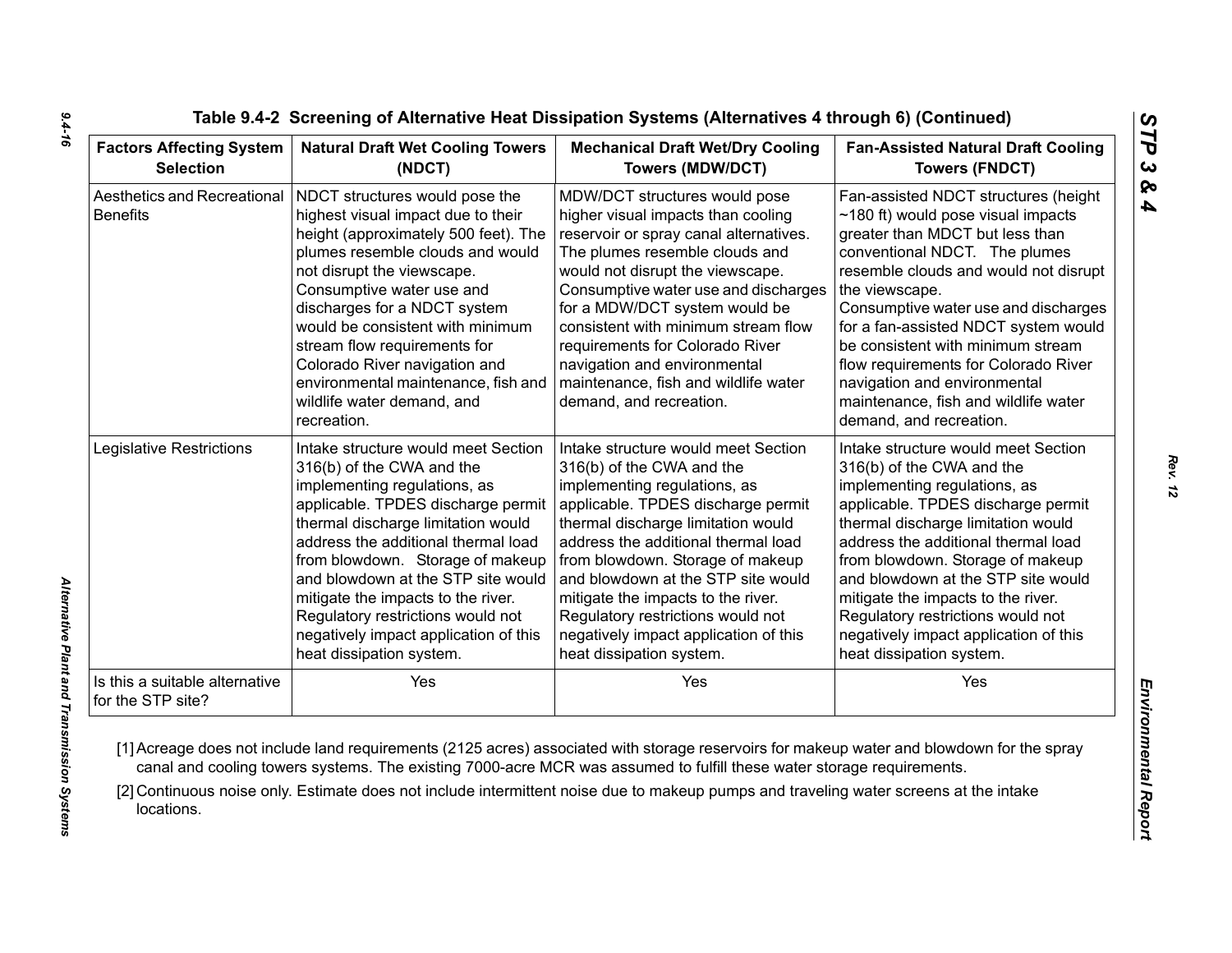| <b>Attribute</b>                                    | <b>Option 1 - Intake Along</b><br><b>Existing Dike</b>                                                                                                                                | <b>Option 2 - Intake West of Combined</b><br>STP 1 & 2 and 3 & 4 Discharge                                                                                                                                                                                                         | <b>Option 3 - Offshore</b><br><b>Intake</b>                       | Option 4 - Intake<br><b>Between Existing</b><br>STP 1 & 2 Intake and<br><b>Discharge</b>                                                                                                                                                 |
|-----------------------------------------------------|---------------------------------------------------------------------------------------------------------------------------------------------------------------------------------------|------------------------------------------------------------------------------------------------------------------------------------------------------------------------------------------------------------------------------------------------------------------------------------|-------------------------------------------------------------------|------------------------------------------------------------------------------------------------------------------------------------------------------------------------------------------------------------------------------------------|
| <b>MCR Perimeter</b><br><b>Embankment Integrity</b> | Provides sufficient clear<br>distance from the<br>excavation for construction<br>of the intake structure to the<br>perimeter embankment to<br>pose no risk to<br>embankment integrity | Intake structure located at least 200<br>feet from base of perimeter<br>embankment to eliminate possible<br>stability issues and embankment<br>displacement/deformation.<br>Approximately 400 foot width cut from<br>top of berm to allow passage for<br>circulating water piping. | Similar to Option 2                                               | Similar to Option 2                                                                                                                                                                                                                      |
| Room for Expansion                                  | Location can accommodate<br>a larger intake structure<br>with minor adjustments                                                                                                       | <b>NA</b>                                                                                                                                                                                                                                                                          | <b>NA</b>                                                         | Limited space and<br>accessibility for<br>construction activities.<br>Location does not allow for<br>expansion (e.g., if required<br>flow rates increase due to<br>condenser configuration)                                              |
| Ease of Construction                                | Optimum access allowing<br>straight forward<br>construction methods                                                                                                                   | <b>NA</b>                                                                                                                                                                                                                                                                          | Cost of underwater<br>construction would be<br>prohibitively high | Circulating water piping<br>would block existing<br>access road from<br>embankment base road to<br>top of berm road.<br>Unacceptable to obstruct<br>the access road as it is<br>used daily to service the<br>STP 1 & 2 intake structure. |
| Cooling Efficiency                                  | <b>NA</b>                                                                                                                                                                             | Could impede cooling efficiency by the<br>MCR as it reduces by half the cooling<br>water flow path between the discharge<br>outfall and the respective intakes of<br>either the existing plant or the new<br>units                                                                 | <b>NA</b>                                                         | <b>NA</b>                                                                                                                                                                                                                                |

*Rev. 12*

 $9.4 - 17$